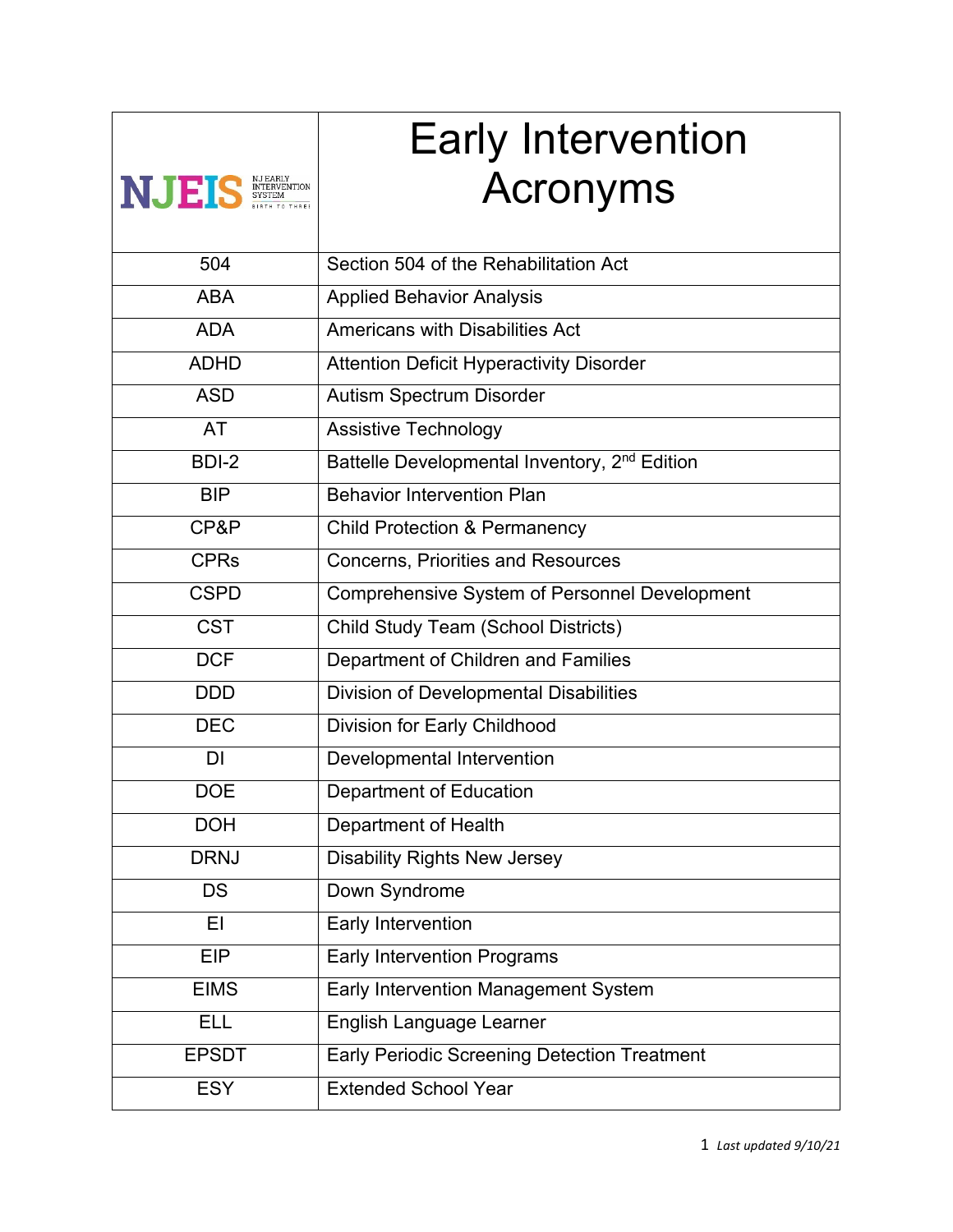| NJES SYSTEM  | <b>Early Intervention</b>                                    |
|--------------|--------------------------------------------------------------|
|              | <b>Acronyms</b>                                              |
|              |                                                              |
| <b>FAPE</b>  | Free Appropriate Public Education                            |
| <b>FBA</b>   | <b>Functional Behavioral Assessment</b>                      |
| <b>FCP</b>   | <b>Family Cost Participation</b>                             |
| <b>FDA</b>   | <b>Family Directed Assessment</b>                            |
| <b>FERPA</b> | <b>Family Educational Rights and Privacy Act</b>             |
| <b>FIM</b>   | <b>Family Information Meeting</b>                            |
| <b>FAS</b>   | Fetal Alcohol Syndrome                                       |
| HI           | <b>Hearing Impaired</b>                                      |
| <b>ISC</b>   | Initial Service Coordinator (Referral)                       |
| <b>IDEA</b>  | Individuals with Disabilities Education Act                  |
| <b>IEP</b>   | Individual Education Plan (School District Plan)             |
| <b>IFSP</b>  | Individualized Family Service Plan (Early Intervention Plan) |
| <b>LD</b>    | <b>Learning Disability</b>                                   |
| <b>LEA</b>   | <b>Local Education Agency</b>                                |
| <b>LRE</b>   | <b>Least Restrictive Environment</b>                         |
| <b>NICU</b>  | <b>Neonatal Intensive Care Unit</b>                          |
| <b>NJAC</b>  | New Jersey Administrative Code                               |
| <b>NJDOE</b> | New Jersey Department of Education                           |
| <b>NPA</b>   | No Practitioner Available                                    |
| <b>NJEIS</b> | New Jersey Early Intervention System                         |
| <b>OSC</b>   | <b>Ongoing Service Coordinator</b>                           |
| <b>OSEP</b>  | Office of Special Education Programs (Federal)               |
| <b>OT</b>    | <b>Occupational Therapist</b>                                |
| <b>PBS</b>   | <b>Positive Behavioral Supports</b>                          |
| <b>PT</b>    | <b>Physical Therapist</b>                                    |
| PTI          | Parent Training and information Center                       |